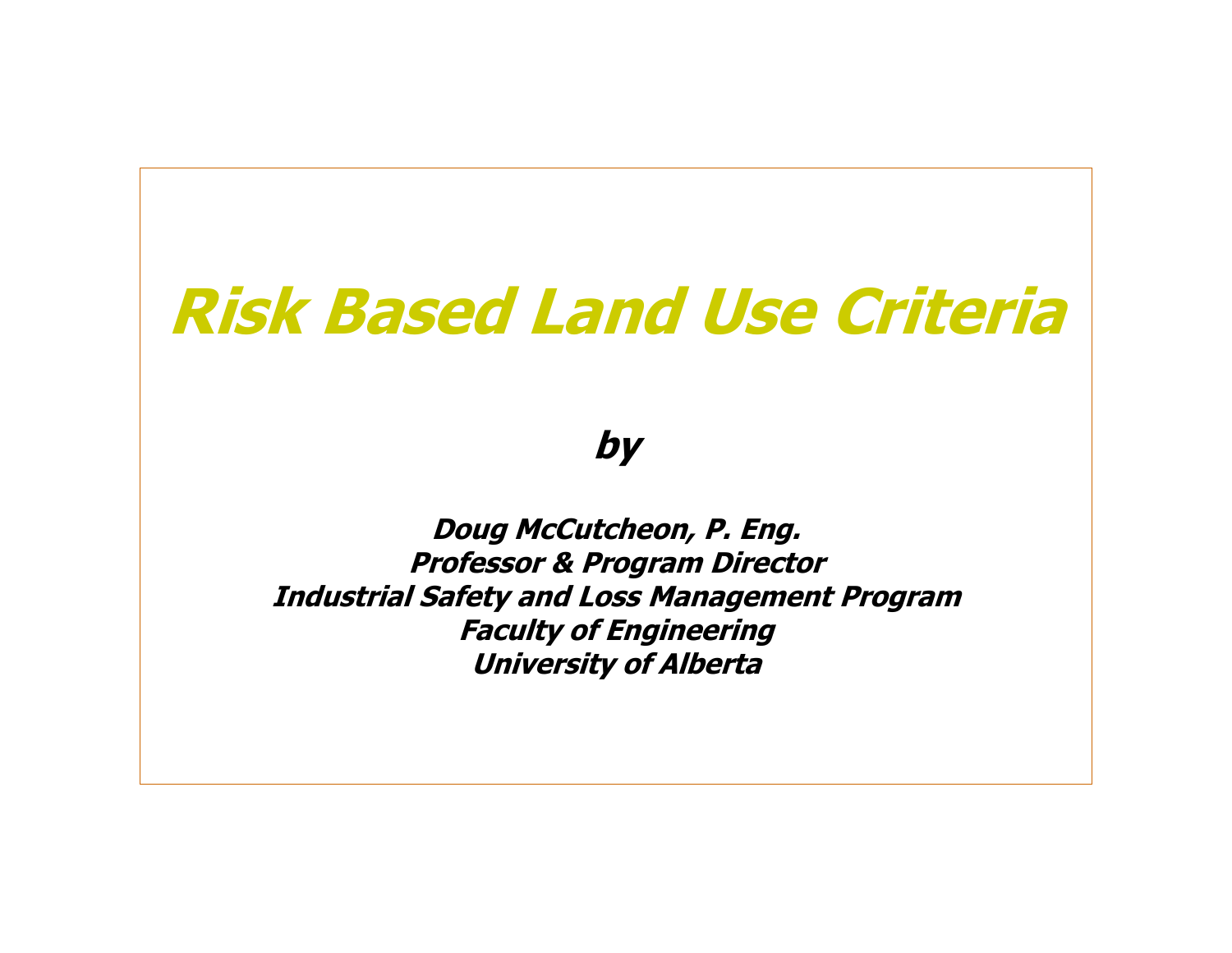# **Introduction to Risk Based Land use Planning**

# **Introduction:**

 $\Box$  The focus is on what benefits the community as a whole.

 $\Box$  Industrial, commercial, retail, business activities are key to providing employment and taxation to benefit communities.

 $\Box$  Residents expect community amenities and activities within pleasant surroundings (Quality of Life).

 $\Box$  Community growth is through developments. Land use zoning is needed to maintain an inventory of land to sustain a community's growth.

 $\Box$  In summary an harmonious relationship is needed.

 $\Box$  Unfortunately industry brings with it hazards and consequently "risk". Communities are not only concerned about these risks but they expect to not be annoyed by nuisance issues like odours, noise, lights. Sounds, etc.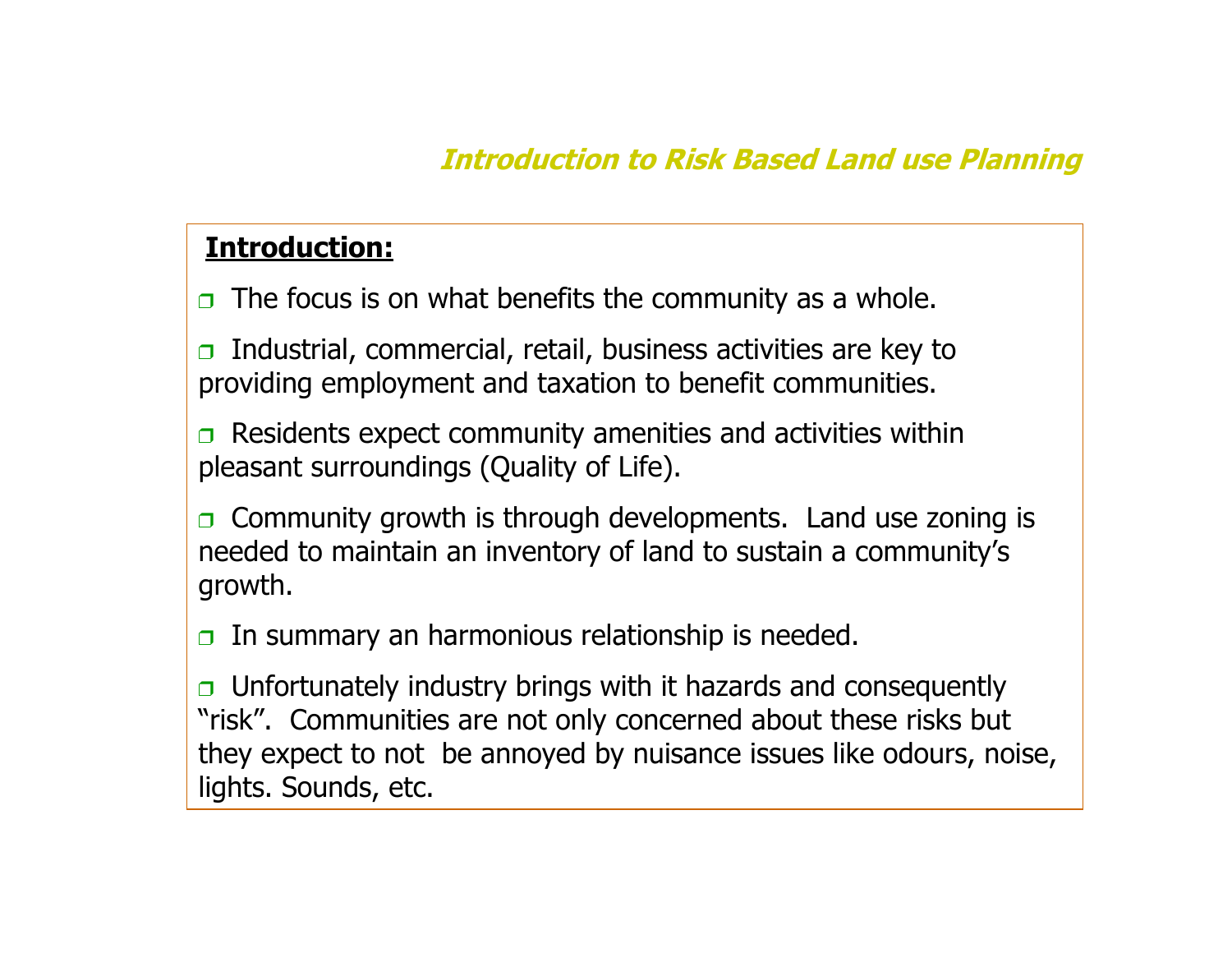# **Introduction to Risk Based Land use Planning**

 $\Box$  Bhopal showed us the need for effective separation distances which have been defined as risk levels.  $1 \times 10^{-6}$  chances of a fatality as a result of an industrial incident to an individual over a year is considered to be acceptable around the globe today. A very small number.

 $\Box$  In Canada the MIACC approach is our response as a recommended, but not a regulated, approach to land use planning. Although failing to follow the guideline is done at ones peril.

 $\Box$  Land between industry and residents is called a separation zone. It is often very valuable land to developers and can be a taxation bonanza for the municipality. Obviously there is often a bias towards development.

 $\Box$  The municipal bureaucracy and politicians are put in the position of making decisions with little knowledge of risk (of Bhopal), and lots of pressure to grow, to build, to tax, to look good.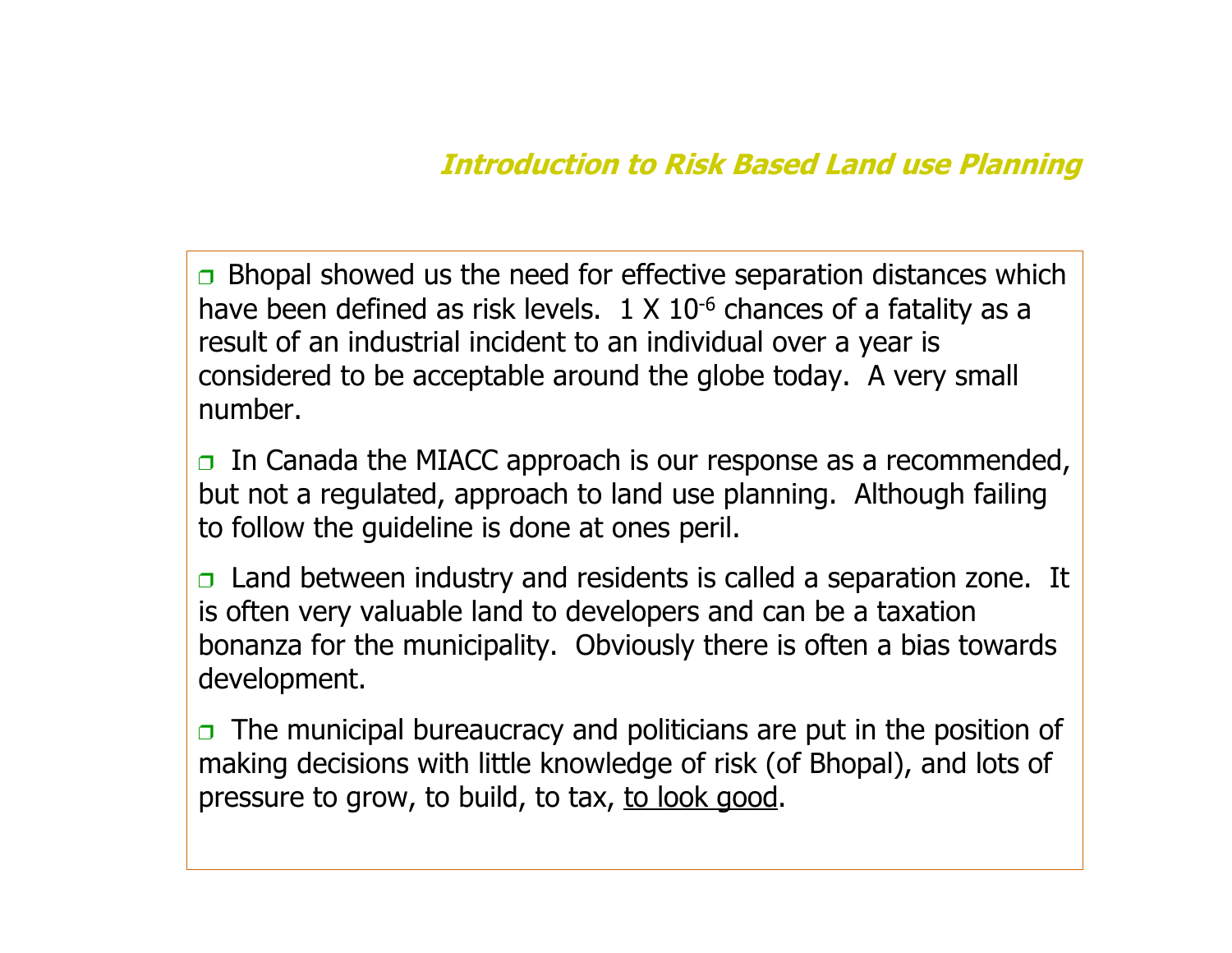# **Let's Look at the Facts:**

 $\Box$  Developers are key to community growth and are always looking for opportunities.

 $\Box$  Municipal bureaucrats are not as well versed in risk analysis as they could be. They do not have risk based approaches to assist with their decision-making.

 $\Box$  Municipal politicians are less likely to understand a risk based approach. Their backgrounds in almost all cases have not prepared them for this.

Residents are putting pressure on them as a result of nuisance issues and their perceptions of risk.

 $\Box$  Industry wants the ability to expand on site but at the same time remain out of the public's eye. They want as much open space between them and the public as possible.

 $\Box$  The closer the population encroaches on industry the more nuisance complaints result. The closer the population gets the more money needed for risk mitigation by the company leading to the distinct possibility industry will pull out of the area.

 $\Box$  The closer the population gets the more need for emergency response capability which costs money.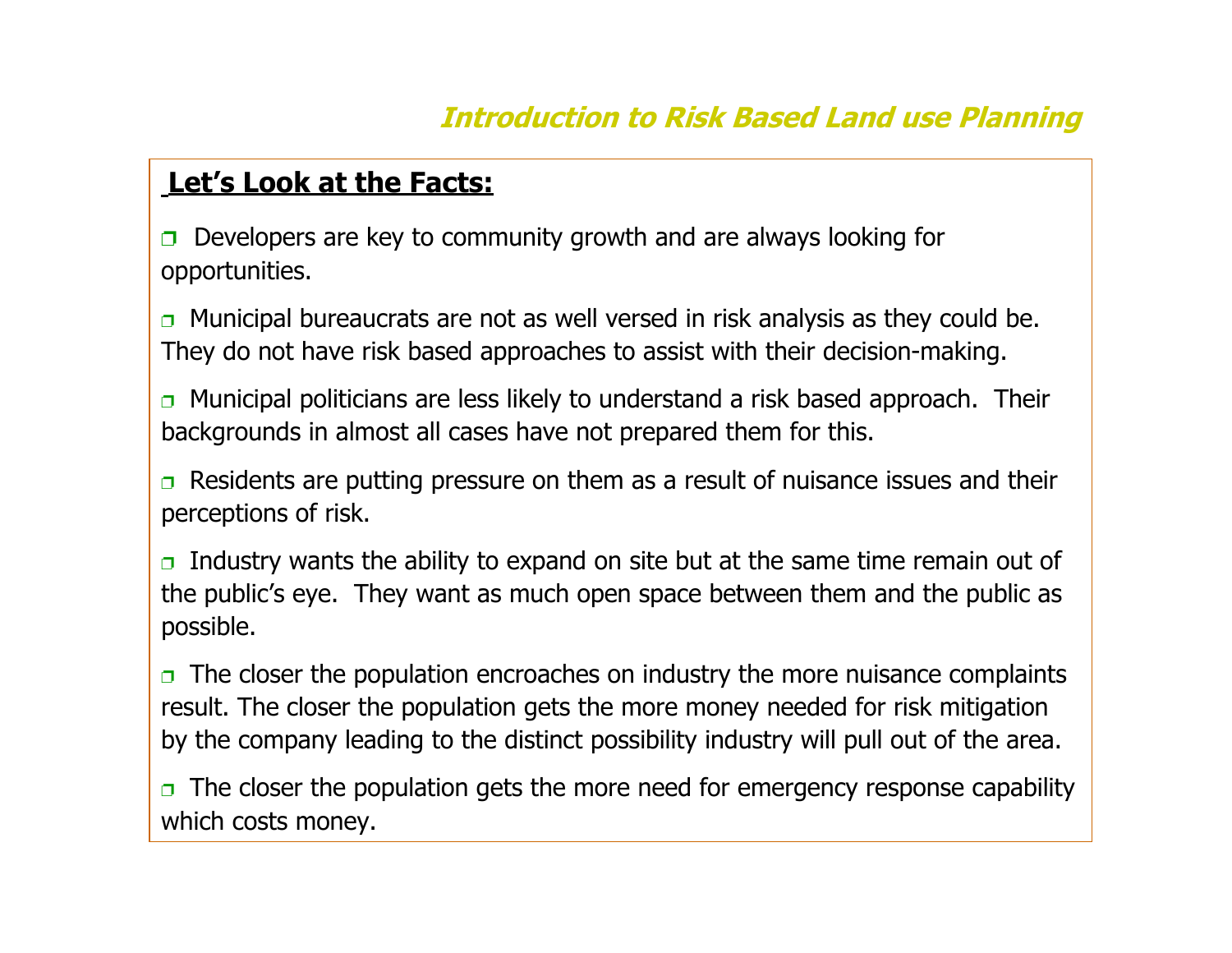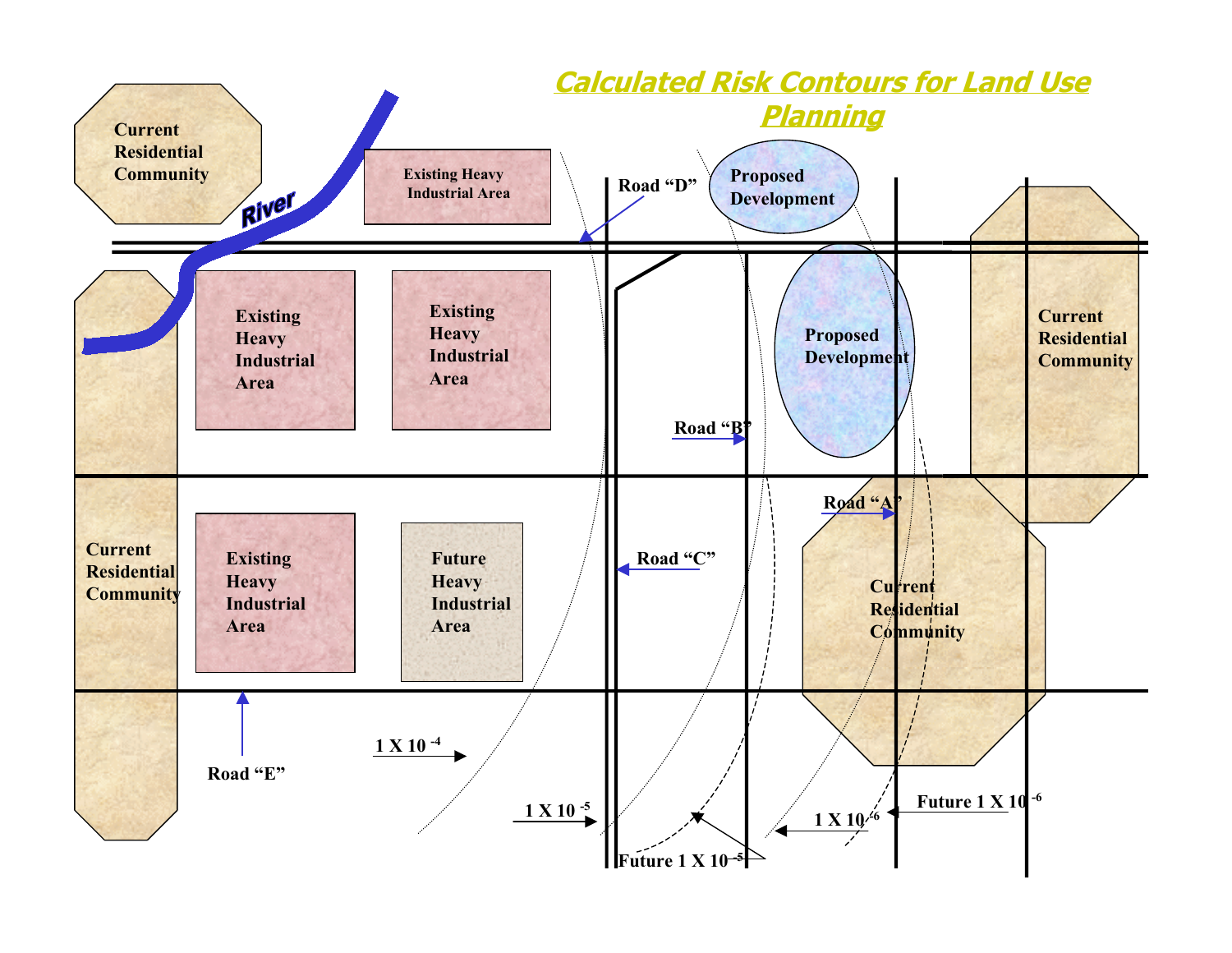# Canadian Acceptable Level of Risk MIACC

# (Major Industrial Accidents Council of Canada)

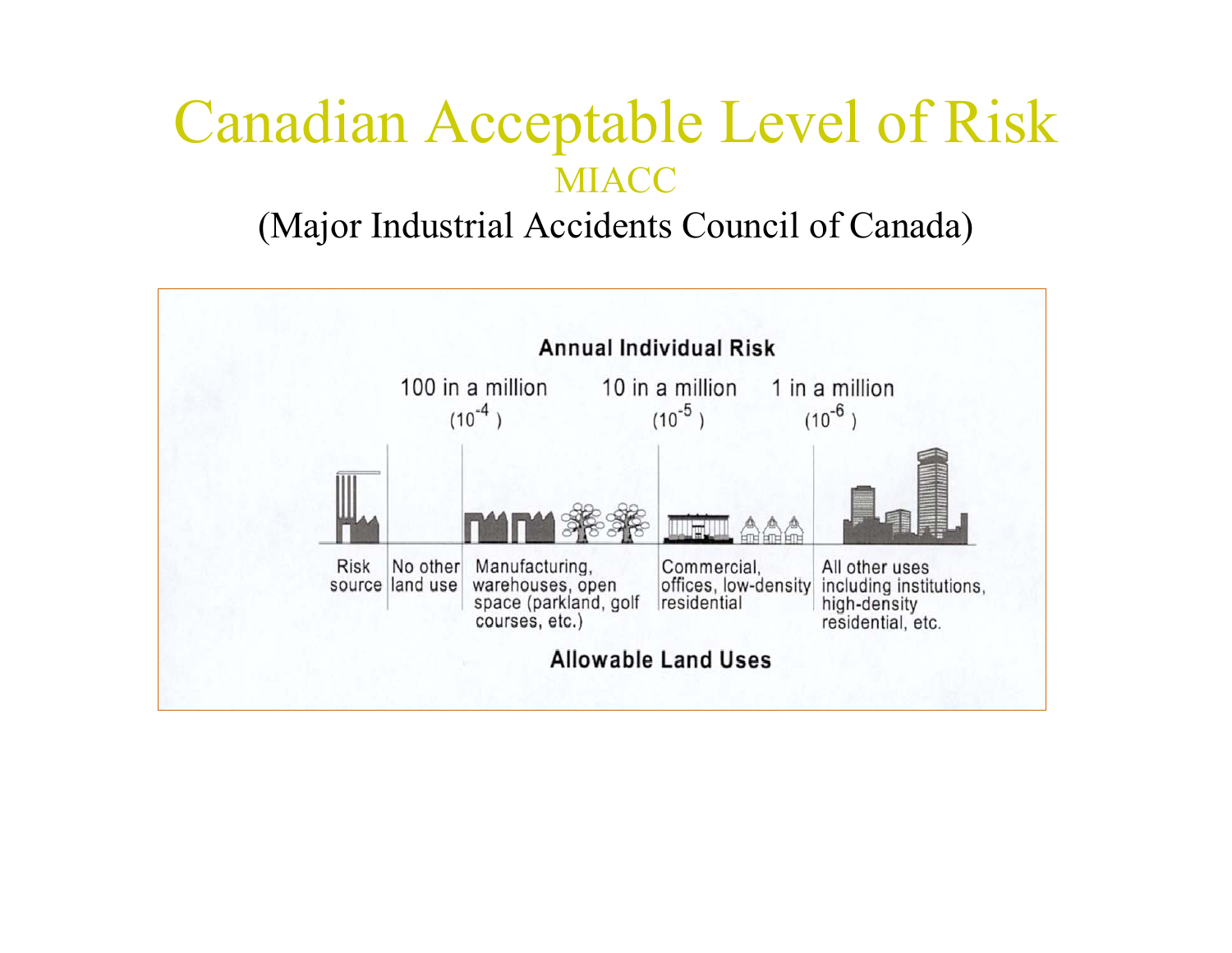## **Density - versus- Distance from Risk Source MIACC Criteria**



**Population Density Population Density**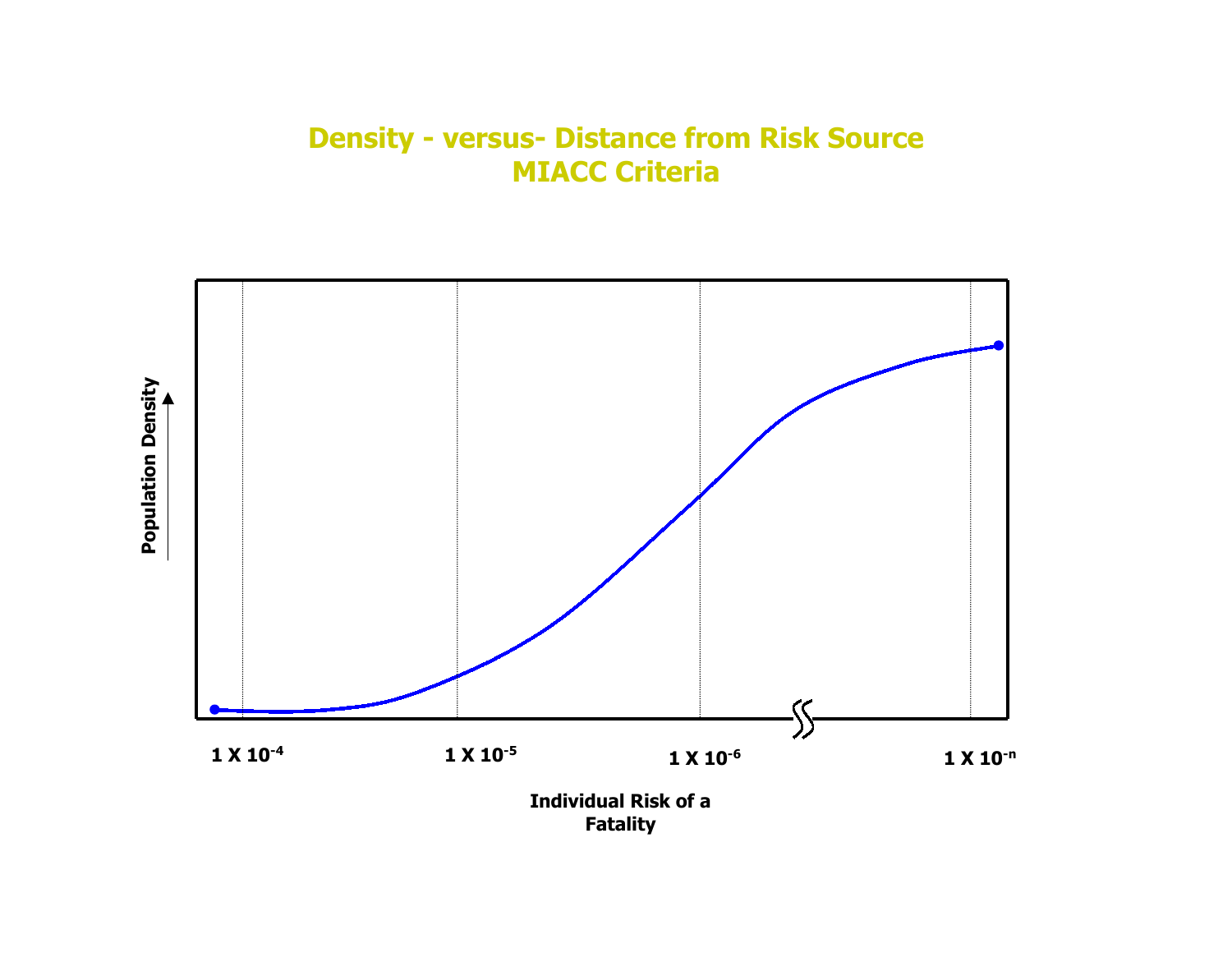# IN REALITY HOW DOES THIS

MUNICIPALITY INTEND TO MAKE

SENSE OF THIS?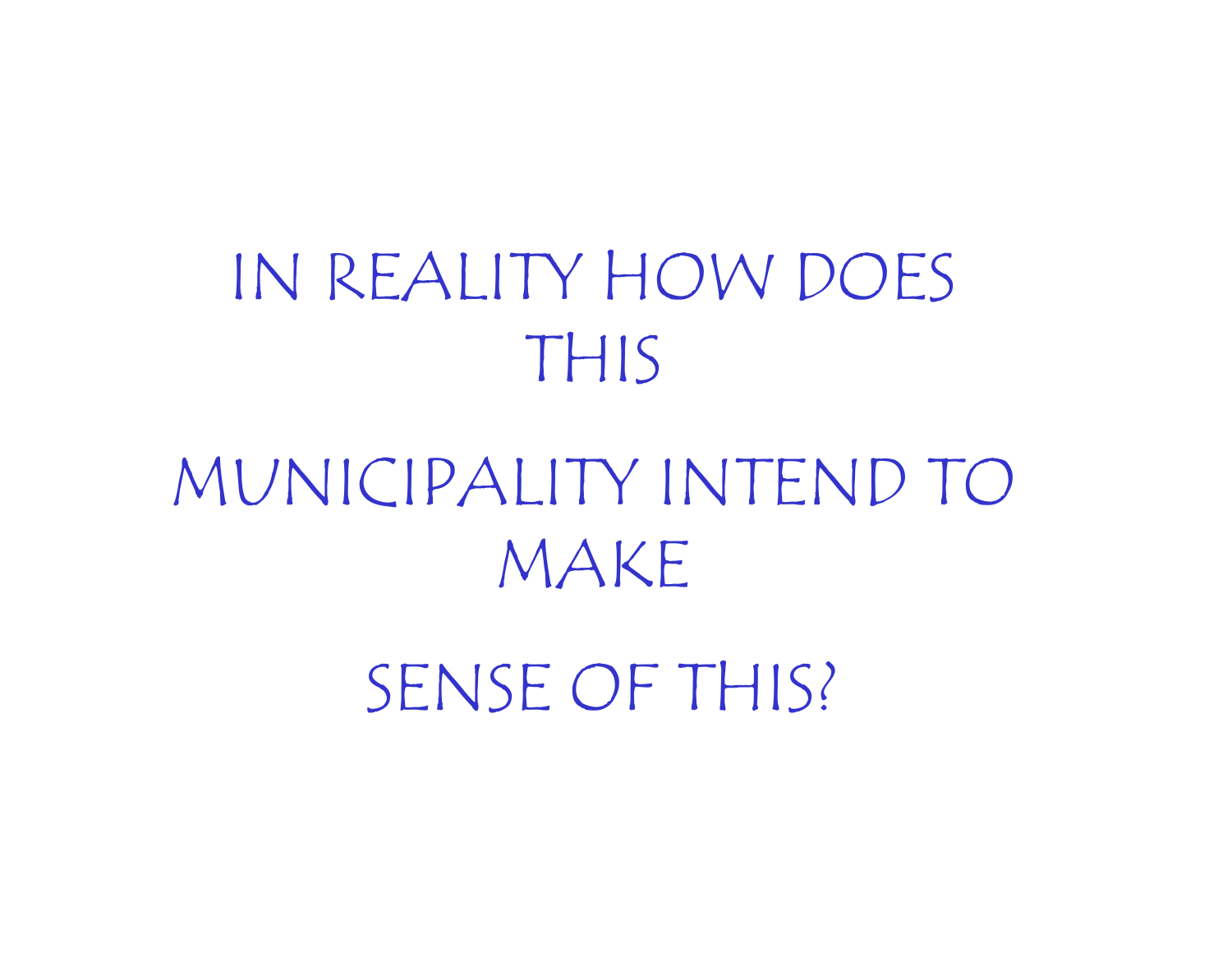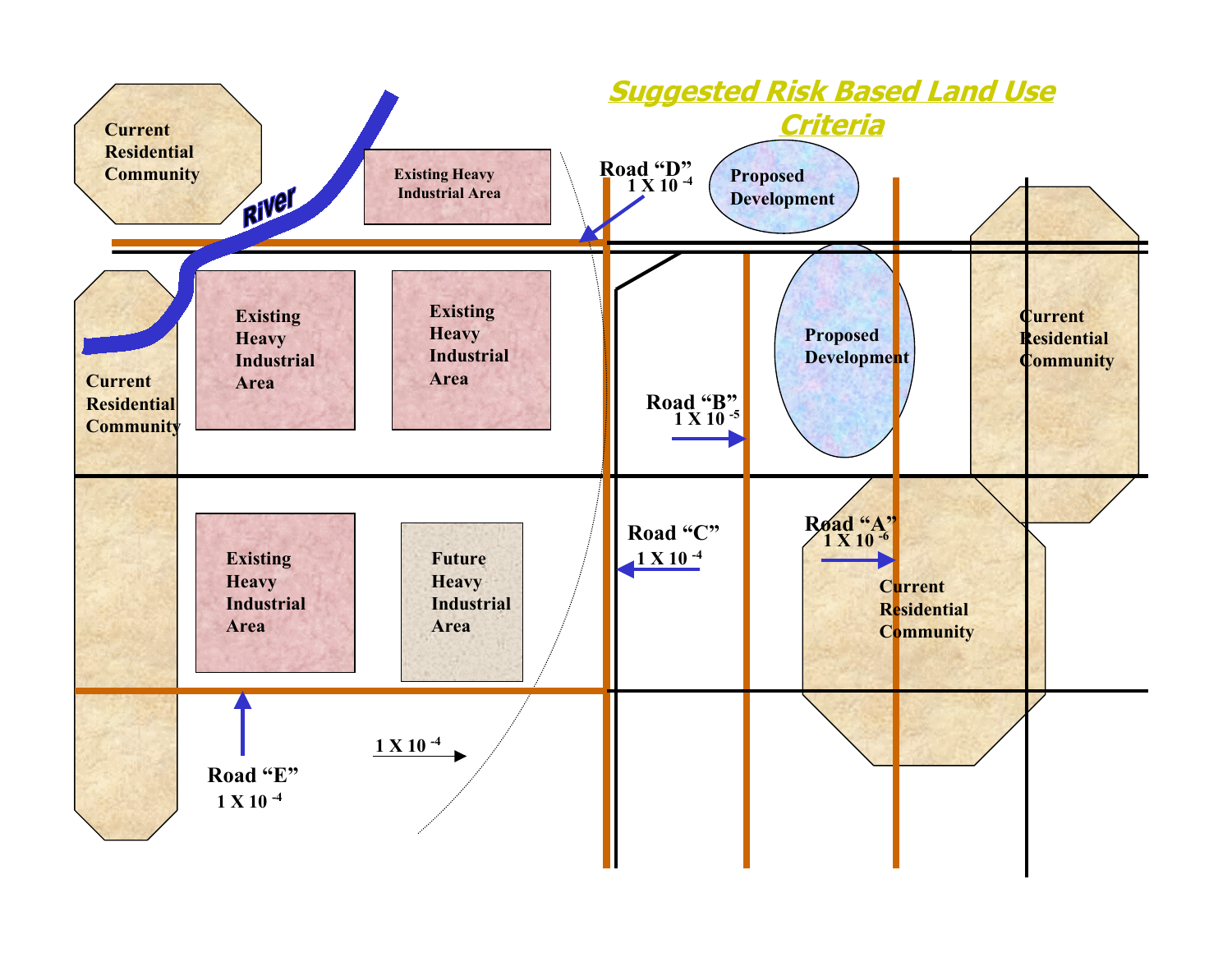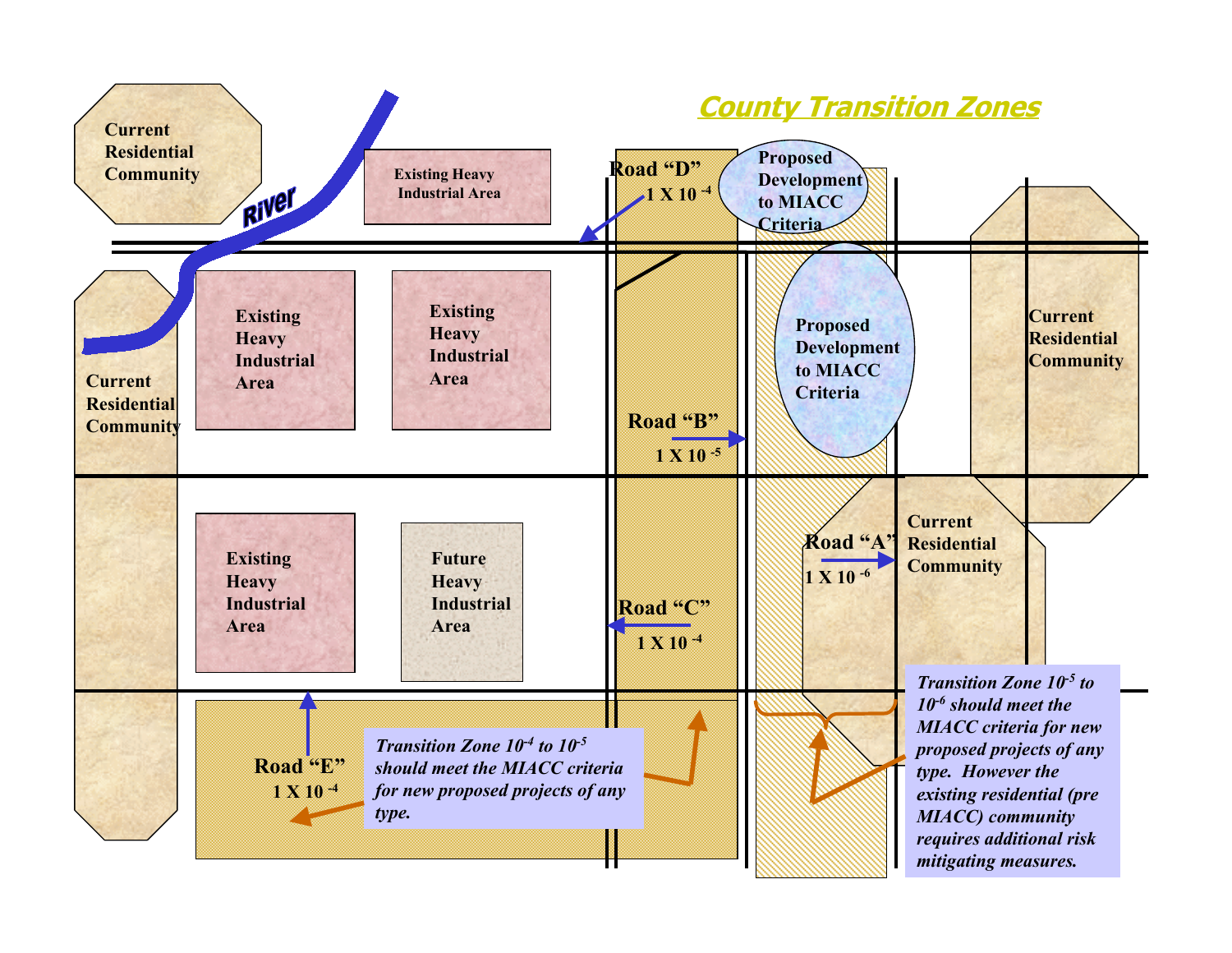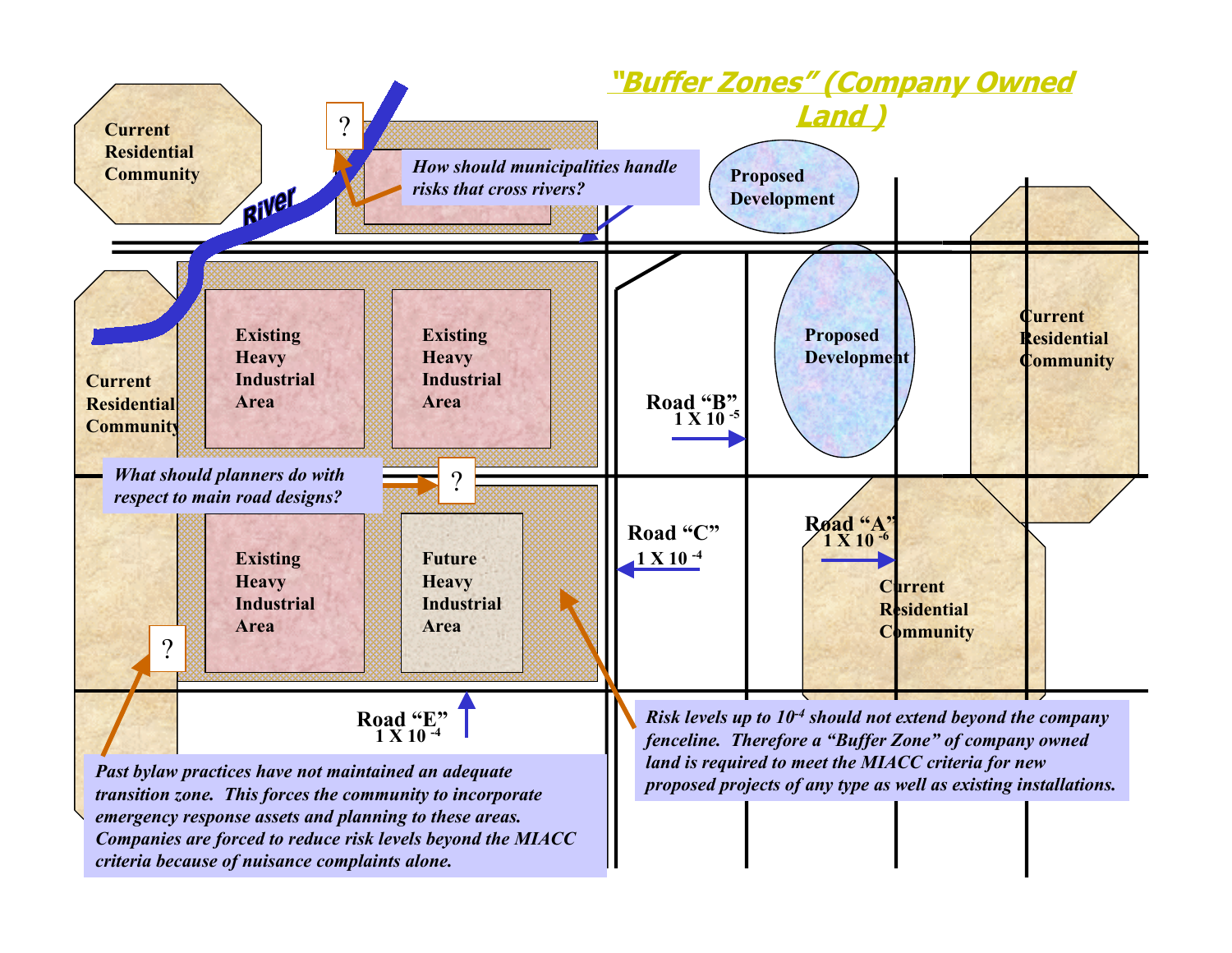# **Land Use Zoning Criteria**

#### **Buffer Zone:**

- • **land owned by the company with the hazardous installation**
- • **the risk cannot exceed 1 X 10 -4 at the fenceline**
- • **opportunity to provide pleasing transition of scenery**
- • **municipalities regulate in terms of set back requirements**

## **Municipality Transition Zone (1 X 10-4 to 1 X 10-5):**

- • **land owned by the municipality and for use as light industry locations, open spaces, recreational usage, transportation corridors, etc.**
- • **For planning use 10 10/20 equivalent people per hectare per year is the density for the zone.**

#### **Municipality Transition Zone (1 X 10-5 to 1 X 10-6 ) :**

- •**Commercial, office usage. Possible low density residential use at far end of the zone.**
- • **For planning purposes this zone is broken into 20/30 and 30/40 people equivalents per hectare per year.**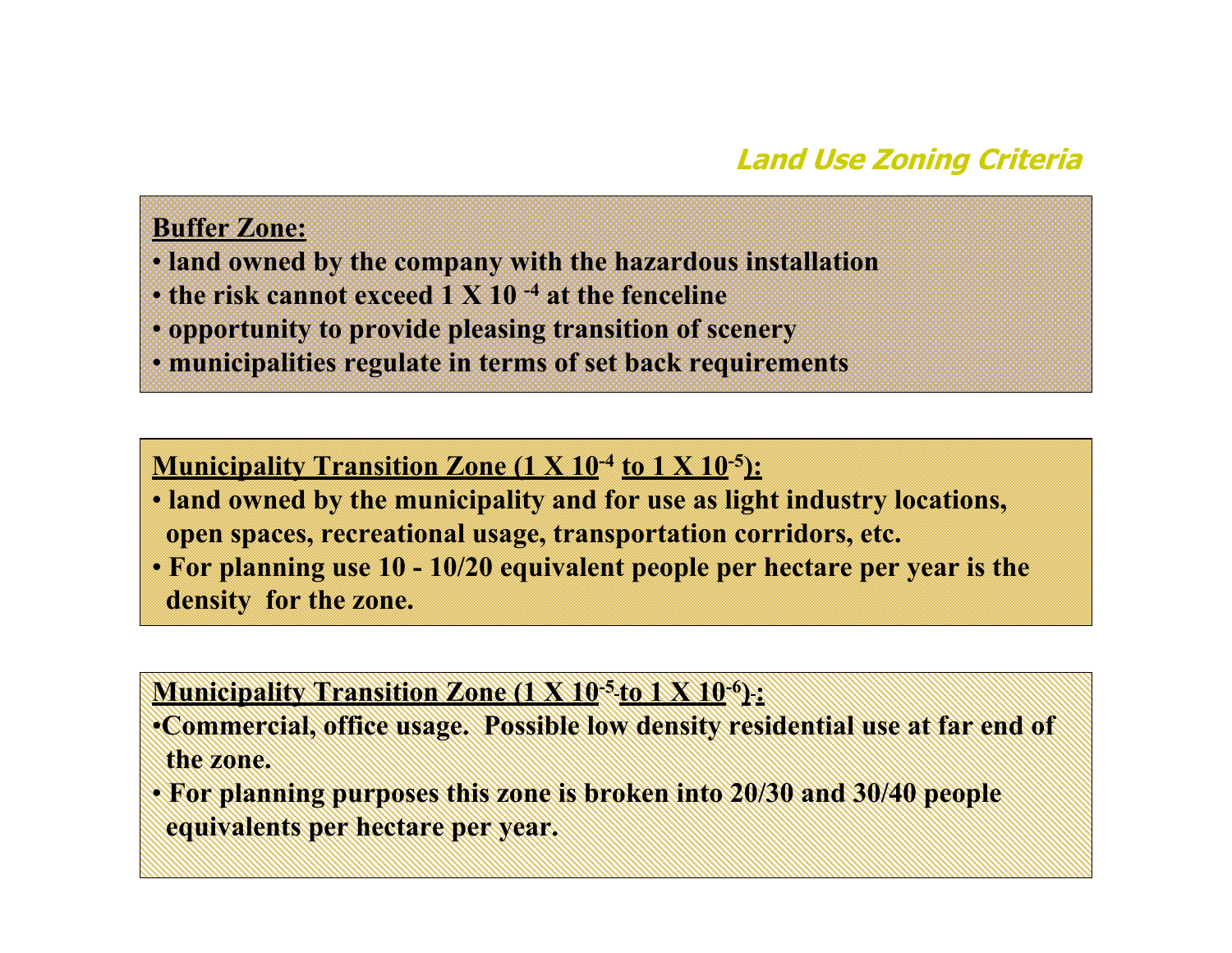#### **A "GRADIENT APPROACH" Density - versus- Distance from Risk Source MIACC Criteria**



**Individual Risk of a Fatality due to an Industrial Incident**

40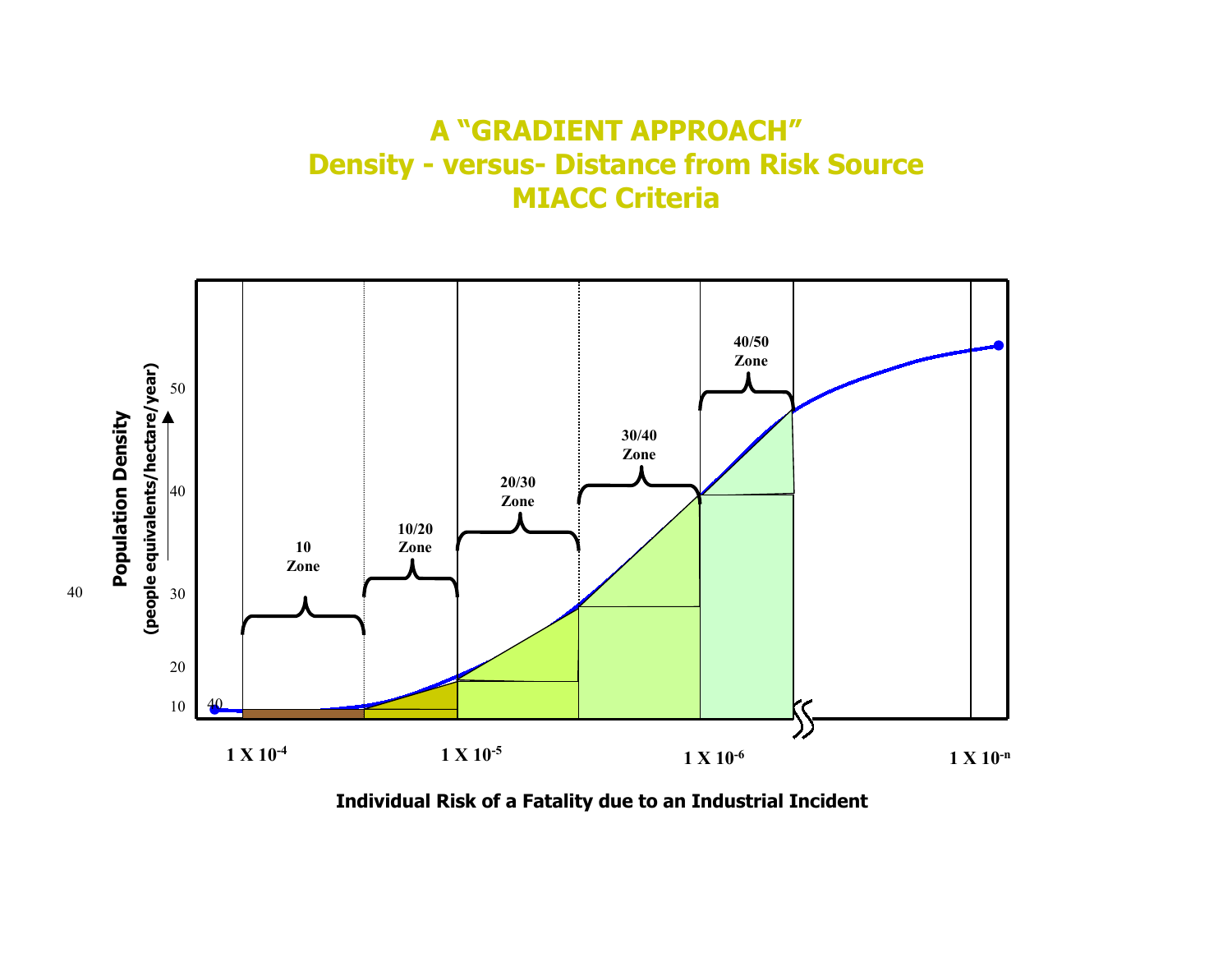# **A "GRADIENT APPROACH"Density - versus- Distance from Risk Source (MIACC Criteria)**

#### **10 Zone:**

10 people equivalents per hectare / year

open spaces, medium industrial, transportation utility corridors, minimum assemblies of people, no residential,…...

#### **10/20 Zone:**

10 - 20 people equivalents per hectare / year

manufacturing, warehousing, minimum assemblies of people, no residential ….

#### **20/30 Zone:**

20 - 30 people equivalents per hectare / year

warehousing, office, some commercial, no residential, no schools, no hospitals, …..

#### **30/40 Zone:**

30 - 40 people equivalents per hectare / year

office, commercial, small & medium retail, no residential, no schools, no hospitals, ….

#### **40/50 Zone:**

40 - 50 people equivalents per hectare / year

most any activity, possible some discretionary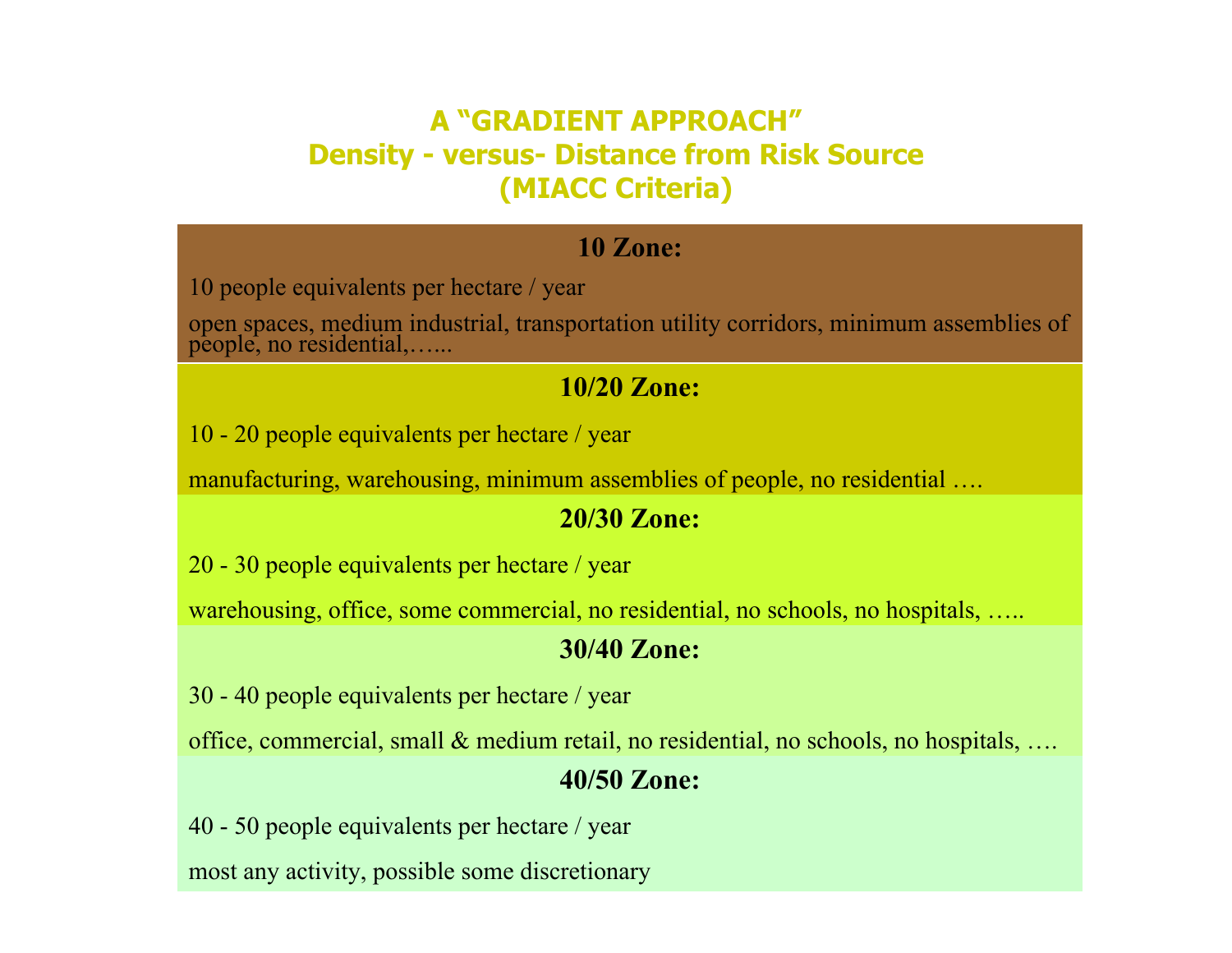$\Box$  The municipal politician is overwhelmed by developer pressure with little to no guidelines or regulations to assist with risk based land use planning.

 $\Box$  Priorities are on "growth" and "services at low cost".

Quality of life is increasing in priority for residents. Nuisance factors are an issue for municipalities as well as industry.

Communities exist with unacceptable risk levels as risks were not known at the time as they are now. Once a hazard is known, ethically it is required to inform the public and incorporate acceptable and reasonable actions to reduce the risk where practicable.

 $\Box$  Administrators are not familiar with the concepts of risk and application to their communities, yet they will make decisions with respect to developer requests. They need requirements and guidelines to work from.

 $\Box$  There will always be the "borderline" request which could set precedent if the administrator is not vigilant. These choices serve to defeat the procedures and weaken the regulations.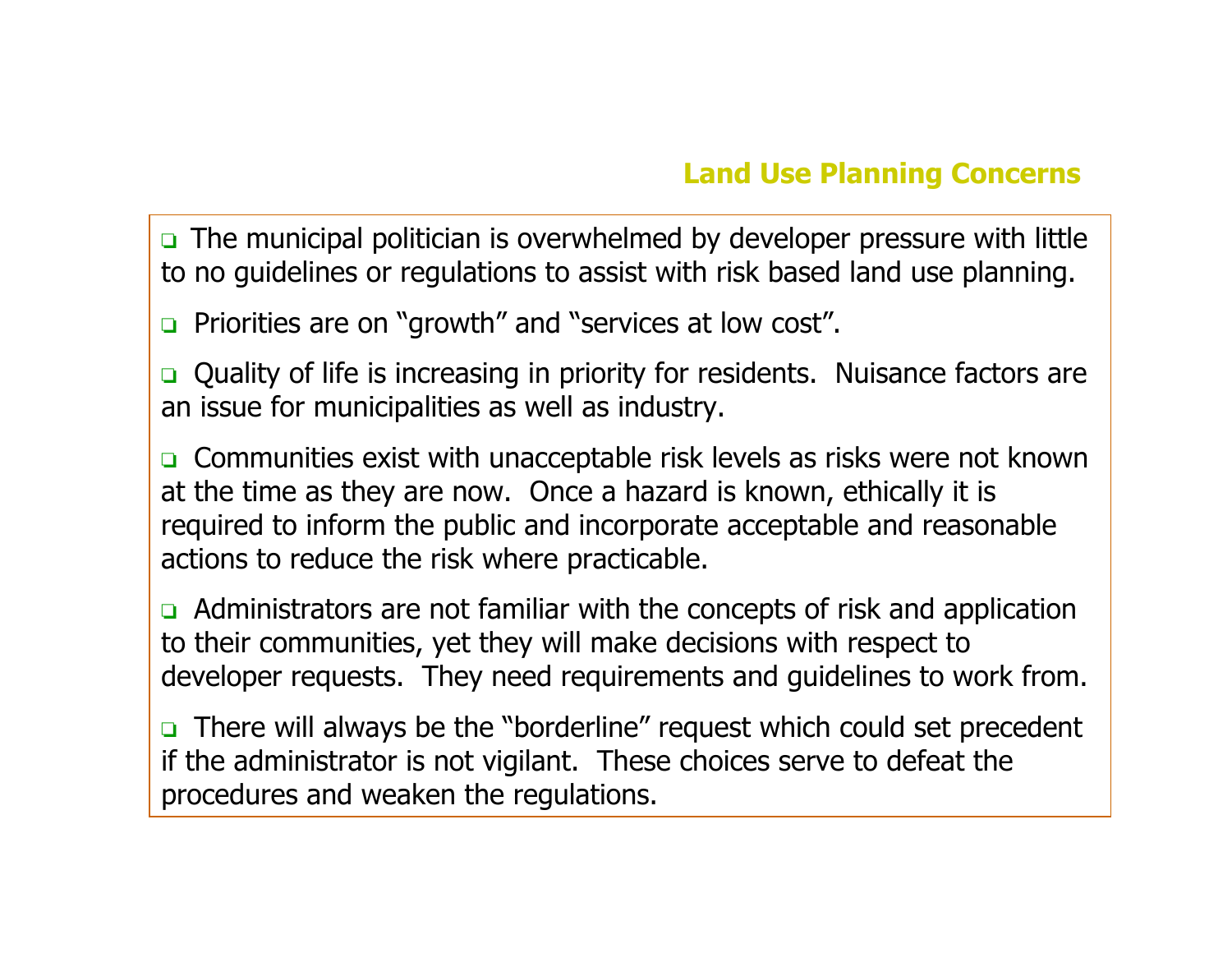# **Land Use Planning Concerns (cont'd)**

Community involvement with respect to ongoing risk communications activities is not happening.

Companies (including developers) are not required to carry out risk assessments and provide the information.

It is difficult for developers to do risk assessments when they do not have the details around existing risks.

 $\Box$  Risk assessments are not reviewed and revised if necessary on a regular cycle

Environmental Impact Assessments (EIA's) are felt to cover the concerns around risk in many people's minds. But they do not.

 $\Box$  Managing change to new knowledge needs to fit into the process. (e.g. exposure level values to some hazardous chemicals have been lowered significantly in some cases).

 $\Box$  Decision making processes for management and administrative choices around risk based planning are not readily available.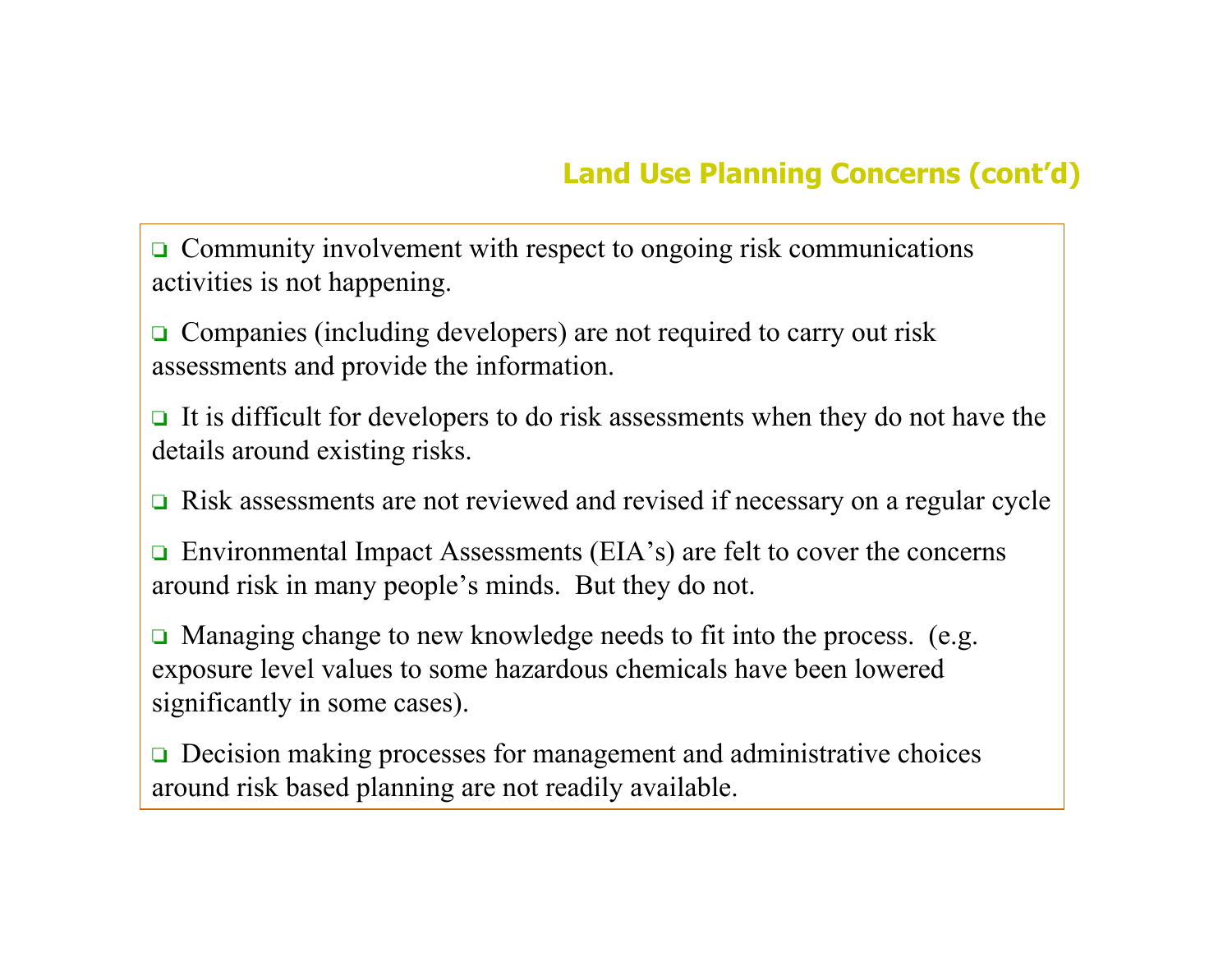## **Risk Based Land Use Bylaws - Recommendations**

 $\circ$  Provincial regulations to guide municipal planning activities around risk based approaches are needed. The municipal politician needs this kind of support to counter developer & community pressure.

 $\circ$  Some credible body needs to push municipal and provincial governments to apply the MIACC guidelines for acceptable levels of risk.

Develop clear boundary lines between zones. The administrator is not an expert on risk assessment. Simplify and be clear. A blend of prescriptive and performance based criteria is needed. Set out clearly what is permitted (prescriptive), what is prohibited (prescriptive), and what is discretionary (performance, based on risk assessment).

Develop structured processes for handling proposed development (new or changes to existing facilities). The process should be clear in expectations with more senior management involvement when needed. (E.g. the HSE "risk criteria for land use planning in the vicinity of major industrial hazards" - 1989)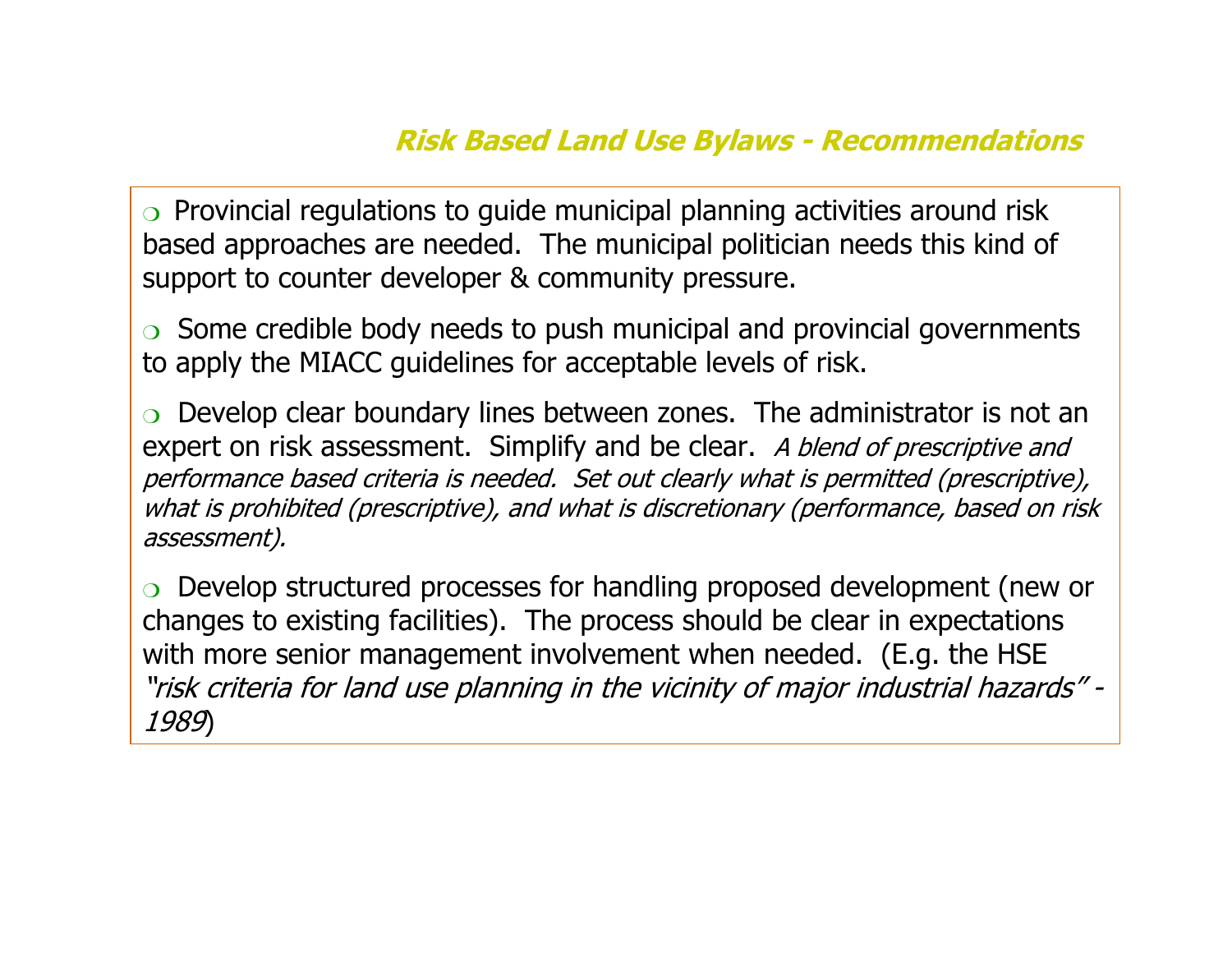# **Risk Based Land Use Bylaws - Recommendations**

 $\circ$  Require businesses to develop risk assessments (using approved methods) for existing facilities. And to develop plans to comply with the MIACC guideline.

 $\circ$  Develop a registry for risk assessments for industry and developers alike. Require a review and update of these risk assessments on an agreed upon cycle.

 $\circ$  Set up as system to review regulatory and hazard research data in order to remain current with the ability to make smooth changes.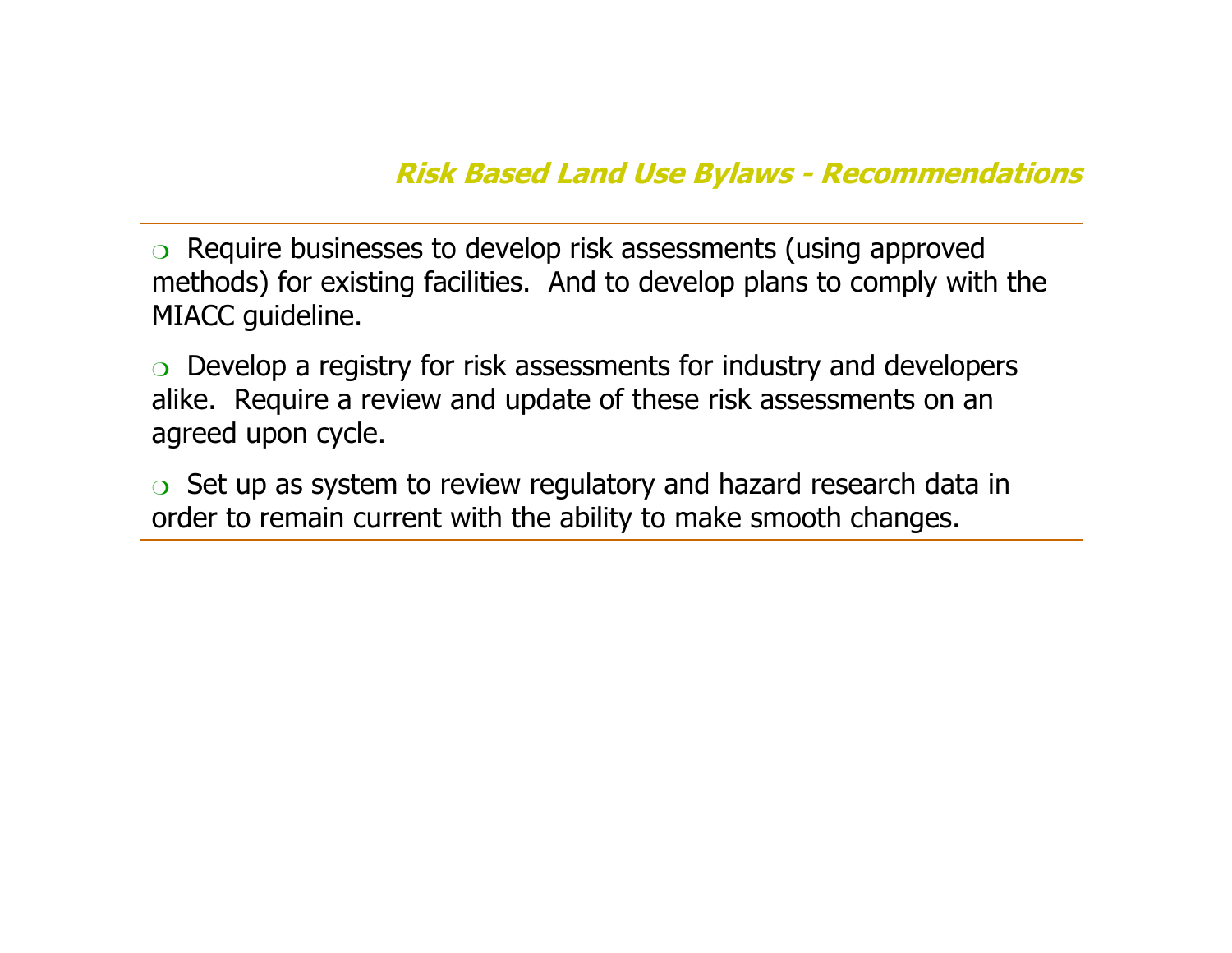# **Risk Based Land Use Bylaws - Recommendations**

 $\circ$  As different businesses are found to be discretionary the real questions come down to:

- people's vulnerabilities (aged, young, disabled, under the influence, etc.)
- population density
- building codes
- possible emergency response
- nuisance factors
- is there a residential component to the facility
- just plain don't want it.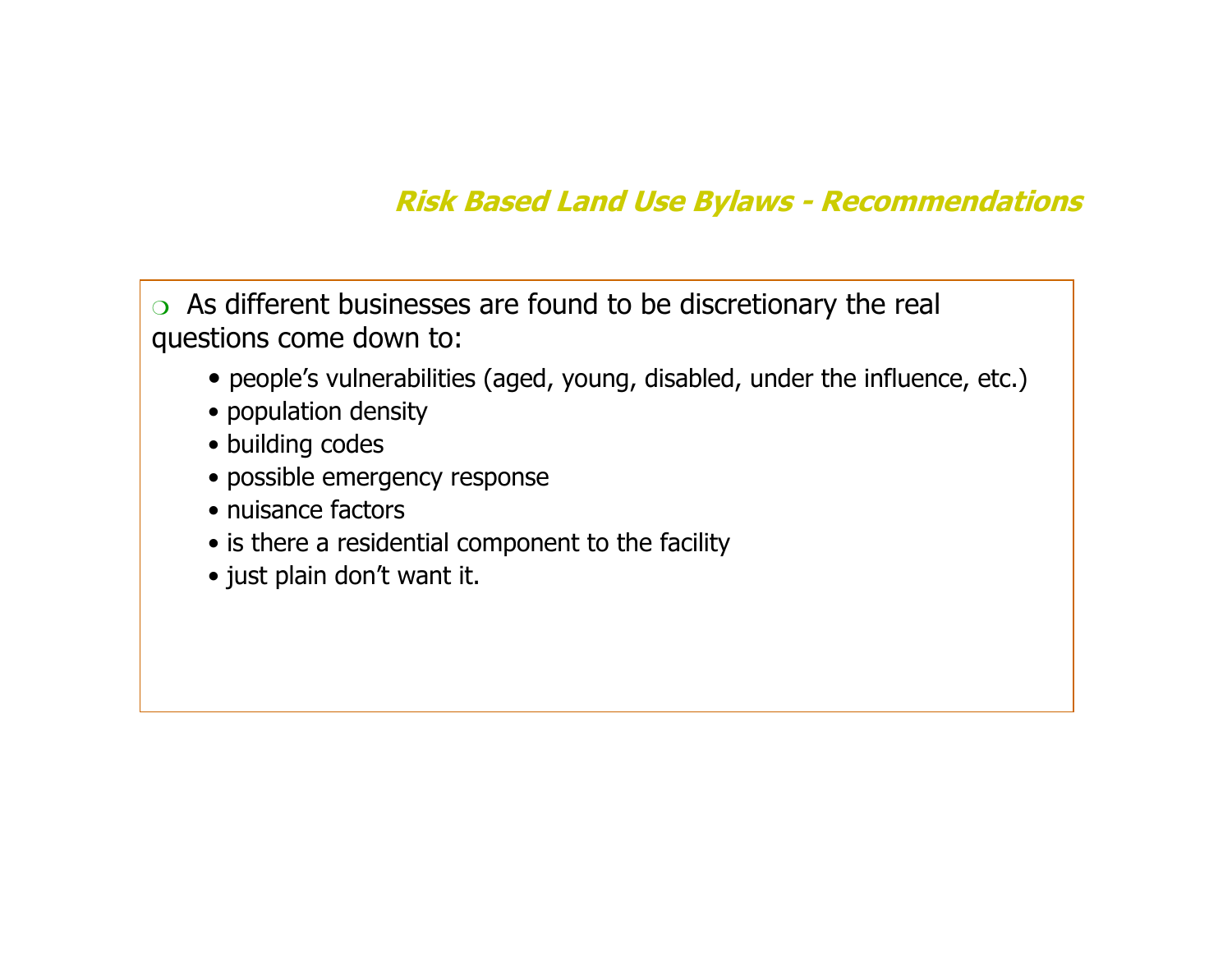# **The Solution:**

- $\Box$  A balanced approach to allow all parties to participate.
- Provincial direction or even legislation. Provinces have not recognized the risk concept in their deliberations.
- Being able to translate risk contours into realistic distances to show clear zoning boundaries.
- $\Box$  To define "buffer zones" (company owned land) and "transition zones" (municipality owned land) into law, based on risk.
- $\Box$  Decision-making criteria and processes to evaluate all industry and developer projects in terms of risk to the community.
- Incorporating nuisance issues in terms of acceptable levels of risk.
- $\Box$  For the CSChE-PSM Division to press the case.